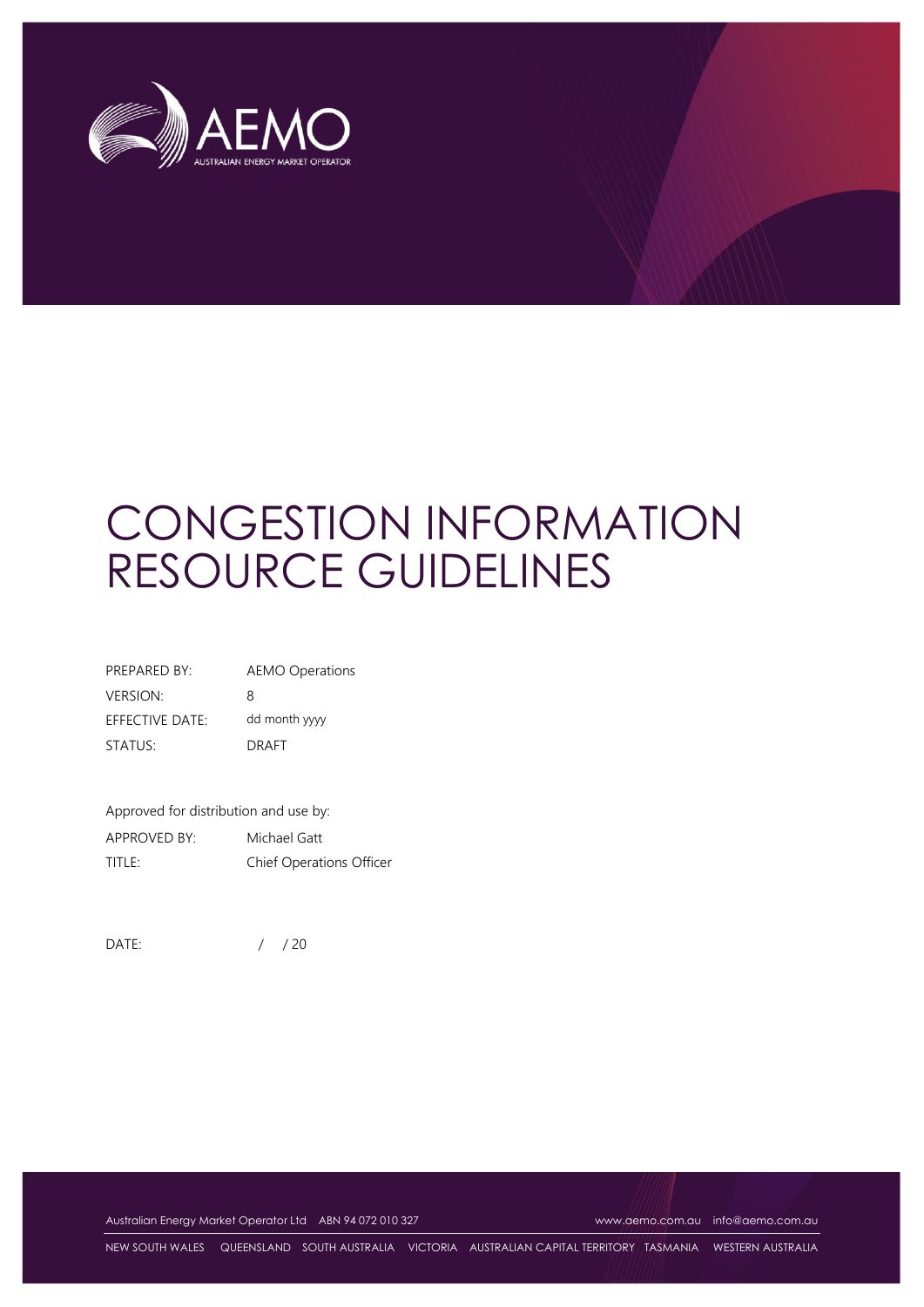

# **CONTENTS**

| 1.   | <b>INTRODUCTION</b>                                                  | 3              |  |
|------|----------------------------------------------------------------------|----------------|--|
| 1.1. | Purpose and scope                                                    | 3              |  |
| 1.2. | Definitions and interpretation                                       | 3              |  |
| 2.   | <b>CONGESTION INFORMATION RESOURCE</b>                               | 4              |  |
| 2.1. | Objective                                                            | 4              |  |
| 2.2. | <b>NER Obligation</b>                                                | $\overline{4}$ |  |
| 2.3. | Location                                                             | 4              |  |
| 2.4. | Contents                                                             | $\overline{4}$ |  |
| 2.5. | Publishing and Updating the Congestion Information Resource          | 6              |  |
| 2.6. | Confidentiality                                                      | 6              |  |
| 3.   | INFORMATION TO BE PROVIDED BY TRANSMISSION NETWORK SERVICE PROVIDERS | 6              |  |
| 3.1. | Scope of the Obligation                                              | 6              |  |
| 3.2. | $\overline{7}$<br>Types of Information Required by AEMO              |                |  |
| 3.3. | Confidentiality                                                      | 8              |  |
| 3.4. | Updates to Information                                               | 8              |  |
| 4.   | FURTHER DEVELOPMENT OF THE CONGESTION INFORMATION RESOURCE           | 8              |  |
|      | APPENDIX A. ITEMS REQUESTED FOR THE CIR                              | 9              |  |
|      | <b>VERSION RELEASE HISTORY</b>                                       | 12             |  |
|      |                                                                      |                |  |

# **TABLES**

| <b>T</b> 1 1<br>- -<br>ranie | ----<br>ıь |  |
|------------------------------|------------|--|
|                              |            |  |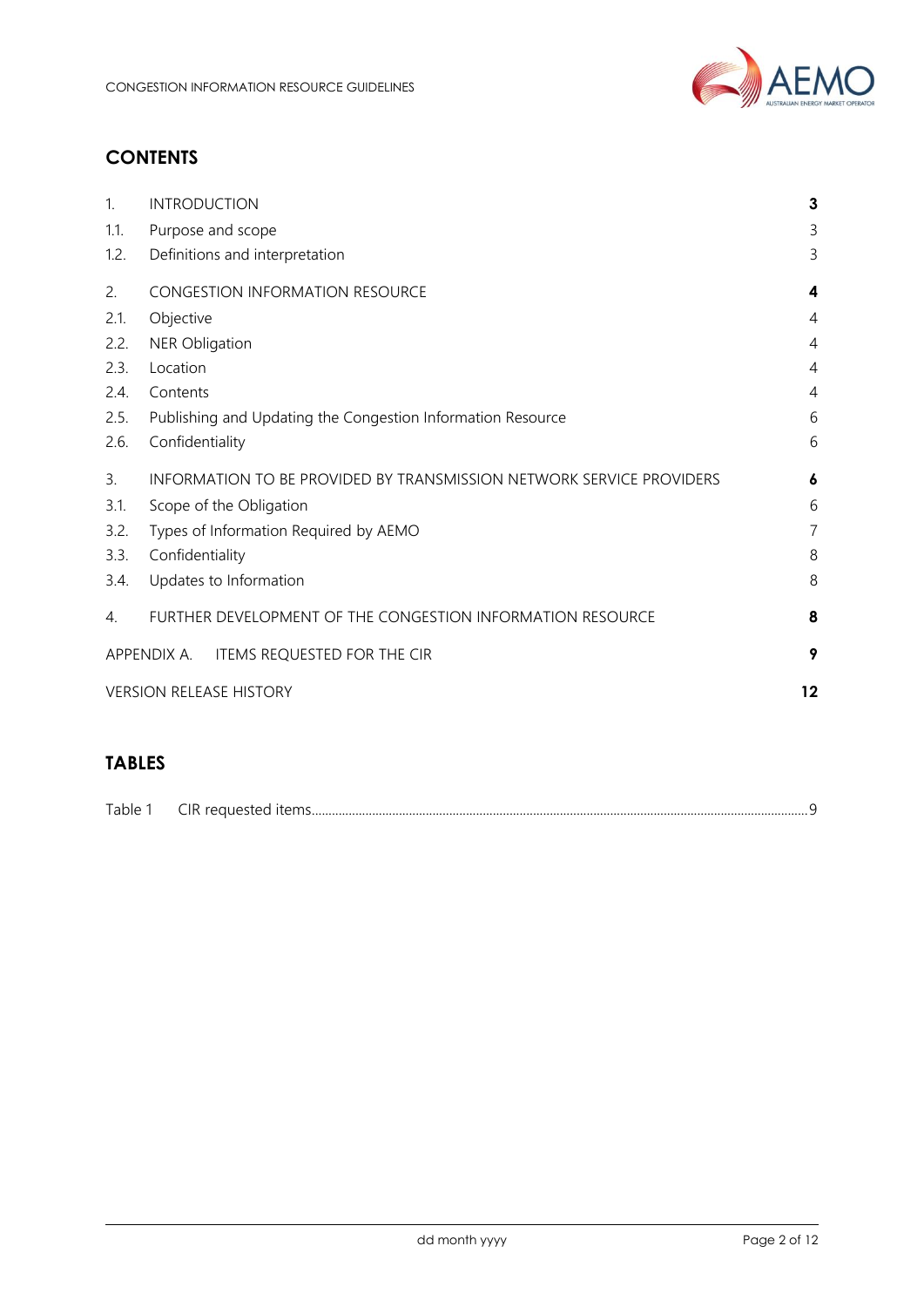

#### **Note: There is a version history at the end of this document.**

## <span id="page-2-0"></span>**1. INTRODUCTION**

## <span id="page-2-1"></span>**1.1. Purpose and scope**

These are the Congestion Information Resource Guidelines (Guidelines) made under clause 3.7A(k) of the National Electricity Rules (NER).

These Guidelines have effect only for the purposes set out in the NER. The NER and the National Electricity Law prevail over these Procedures to the extent of any inconsistency.

In accordance with clause 3.7A(k), the Guidelines describe the:

- (a) Information categories and their source to be contained in the *congestion information resource* (CIR).
- (b) Scope and type of information to be provided by *Transmission Network Service Providers* (TNSPs) in accordance with clause 3.7A(n) & (o) of the NER.
- (c) Processes to be implemented by AEMO to obtain the information from TNSPs in accordance with clause 3.7A(n) & (o) of the NER.
- (d) Determination of the intervals for updating and *publishing* the CIR.
- (e) Processes for providing *Registered Participants* with information under clause 3.7A(g) of the NER.

## <span id="page-2-2"></span>**1.2. Definitions and interpretation**

#### **1.2.1. Glossary**

Terms defined in the National Electricity Law and the NER have the same meanings in these Procedures unless otherwise specified in this clause.

Terms defined in the NER are intended to be identified in these Procedures by italicising them, but failure to italicise a defined term does not affect its meaning.

In addition, the words, phrases and abbreviations in the table below have the meanings set out opposite them when used in these Procedures.

| Term          | <b>Definition</b>                                               |
|---------------|-----------------------------------------------------------------|
| AEMC          | Australian Energy Market Commission                             |
| <b>AEMO</b>   | Australian Energy Market Operator Limited                       |
| <b>CIR</b>    | congestion information resource                                 |
| <b>EMS</b>    | AEMO's Energy Management Systems                                |
| <b>MMS</b>    | AEMO's Market Management System                                 |
| <b>NEM</b>    | <b>National Electricity Market</b>                              |
| <b>NEMDE</b>  | NEM Dispatch Engine, the market dispatch engine used in the NEM |
| <b>NEMWCF</b> | National Electricity Market Wholesale Consultative Forum        |
| NER.          | National Electricity Rules                                      |
| NOS.          | Network Outage Scheduler, a software application owned by AEMO. |
| <b>NSCAS</b>  | Network support and control ancillary service                   |
| PASA          | projected assessment of system adequacy                         |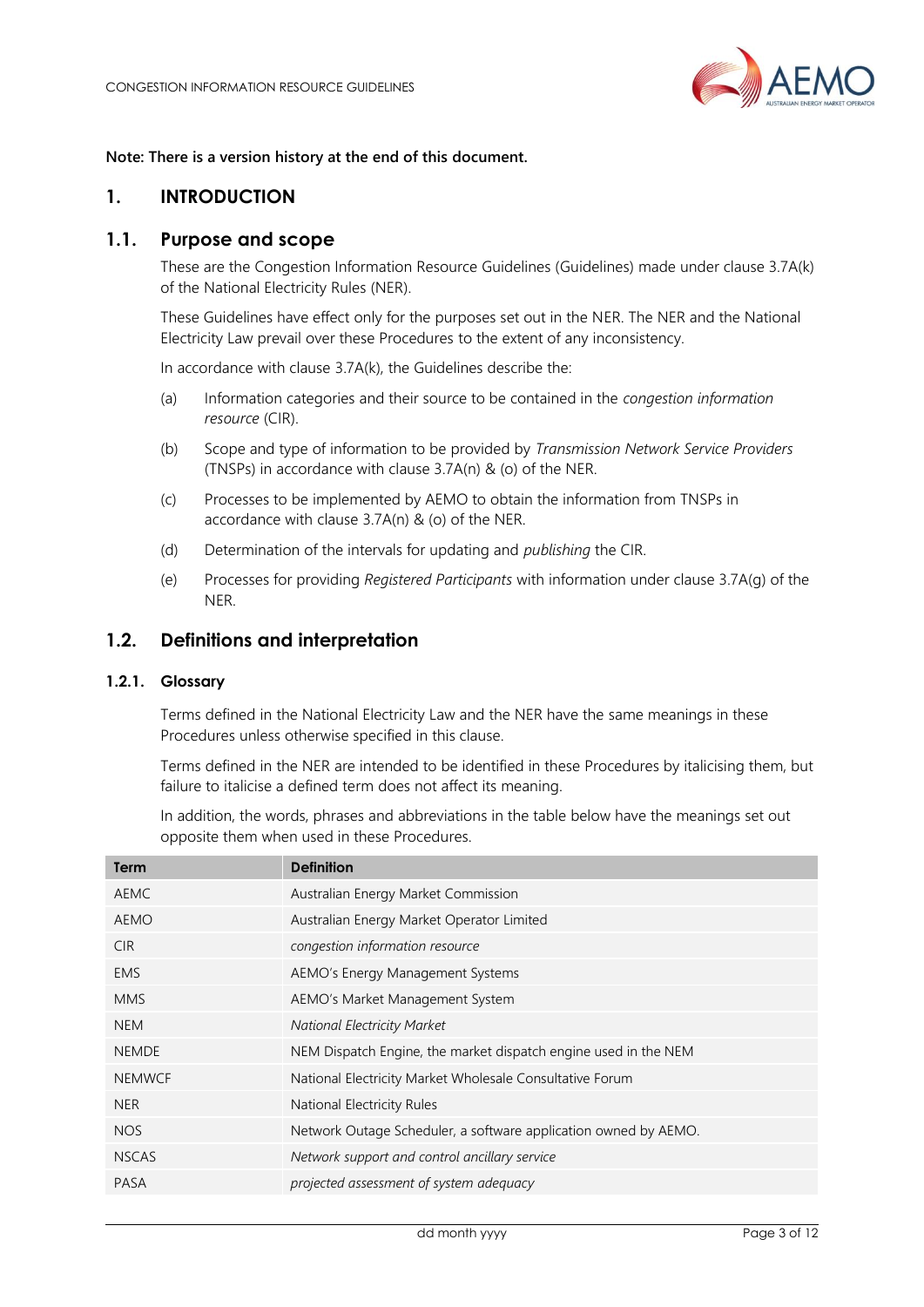

| Term        | <b>Definition</b>                     |
|-------------|---------------------------------------|
| <b>TER</b>  | <b>Transmission Equipment Ratings</b> |
| <b>TNSP</b> | Transmission Network Service Provider |

#### **1.2.2. Interpretation**

These Procedures are subject to the principles of interpretation set out in Schedule 2 of the National Electricity Law.

## <span id="page-3-0"></span>**2. CONGESTION INFORMATION RESOURCE**

## **2.1. Objective**

<span id="page-3-1"></span>Clause 3.7A(a) of the NER specifies the objective of the CIR:

The objective of the *congestion information resource* is to provide information in a cost effective manner to *Registered Participants* to enable them to understand patterns of *network* congestion and make projections of *market* outcomes in the presence of *network* congestion (the *congestion information resource objective*).

## <span id="page-3-2"></span>**2.2. NER Obligation**

- (a) AEMO is required to *publish* the CIR in accordance with clause 3.7A(b) of the NER which provides that the CIR must comprise:
	- (1) information on *planned network events* that are likely to materially affect *network constraints* in relation to a *transmission system*;
	- (2) historical data on *mis-pricing* at *transmission network* nodes in *the national electricity market*; and
	- (3) any other information that *AEMO*, in its reasonable opinion, considers relevant to implement the *congestion information resource objective*,
- (b) Clause 3.7A(c) provides that:

The *congestion information resource* must contain at least the same level of detail as is required to be included in the interim congestion information resource *published* under clause 11.30.2.

## <span id="page-3-3"></span>**2.3. Location**

The CIR is available on AEMO's website at: [https://www.aemo.com.au/Electricity/National-](https://www.aemo.com.au/Electricity/National-Electricity-Market-NEM/Security-and-reliability/Congestion-information)[Electricity-Market-NEM/Security-and-reliability/Congestion-information.](https://www.aemo.com.au/Electricity/National-Electricity-Market-NEM/Security-and-reliability/Congestion-information)

#### <span id="page-3-4"></span>**2.4. Contents**

The following sections outline the content provided as part of the CIR along with some related references. AEMO's website provides further information for each item.

#### **2.4.1. Policies and Processes**

A number of process and policy documents describe aspects of *network* constraints and congestion:

- Constraint Naming Guidelines.
- Constraint Formulation Guidelines.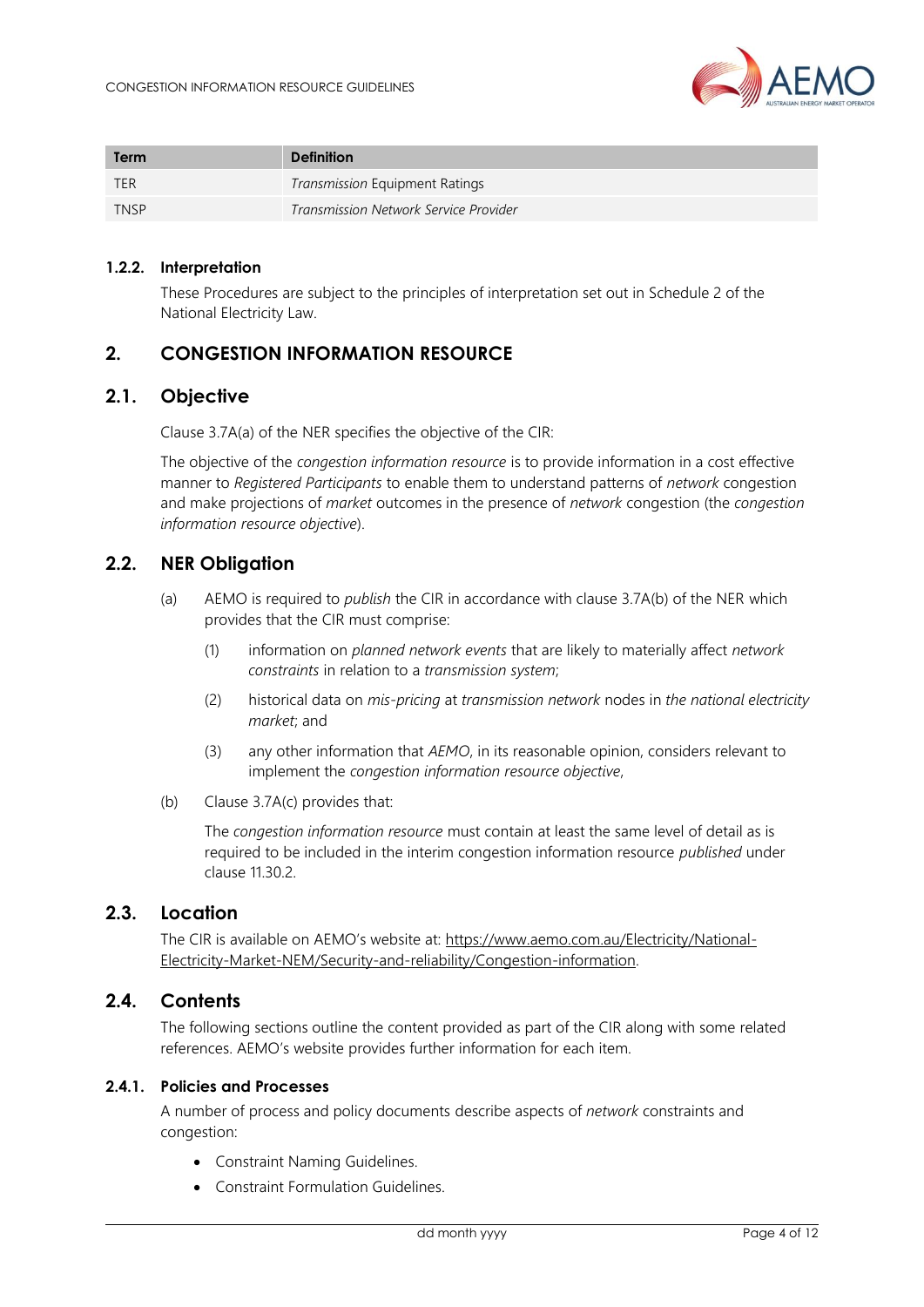

- Constraint Implementation Guidelines.
- Schedule of Constraint Violation Penalty Factors.
- Confidence Levels, Offsets, and Operating Margins Policy Document.
- Over-Constrained Dispatch Rerun Process.
- Constraint Frequently Asked Questions.
- Factors Contributing to Differences between Dispatch and Pre-dispatch Outcomes.
- Limits Advice Guidelines.

#### **2.4.2. Education Material**

Details of AEMO workshops and other educational material to assist with the understanding of the NEM, including *network* congestion.

#### **2.4.3. Network Status and Capability**

A number of publications describe the real-time status of networks and their general capability:

- Transmission Line Diagrams.
- Transmission Equipment Ratings (TER).
- Interconnector Capabilities.
- Network Outage Scheduler (NOS).
- Market Information Planned Electricity Network Outages.
- Plain English Constraint Equation Converter.
- Market Management System (MMS) Files.
- Limit Advice.

#### **2.4.4. Statistics and incident reports**

The CIR contains continuous reporting streams that provide stakeholders with information on constraints and resulting network congestion that are updated regularly. The CIR is also a portal to resources providing details on particular incidents.

- Annual Constraint Report
- Monthly Constraint Report.
- Weekly Constraint Library Changes Report.
- Power System Operating Incident Reports.

#### **2.4.5. Related resources**

The CIR also provides a portal to a number of related resources that set out upcoming changes to the *network* and congestion management, and therefore may affect *network* congestion in future years. These resources can include:

- Annual Planning Reports by TNSPs.
- TNSP Network Augmentations.

#### **2.4.6. Interconnector Performance**

Clause 3.13.3(p) of the NER introduces the requirement for AEMO to publish, for each day of the preceding quarter for all interconnectors, details of:

- Interconnector transfer capability.
- The discrepancy between interconnector transfer capability and the capacity of the relevant interconnector in the absence of outages on the relevant interconnector only.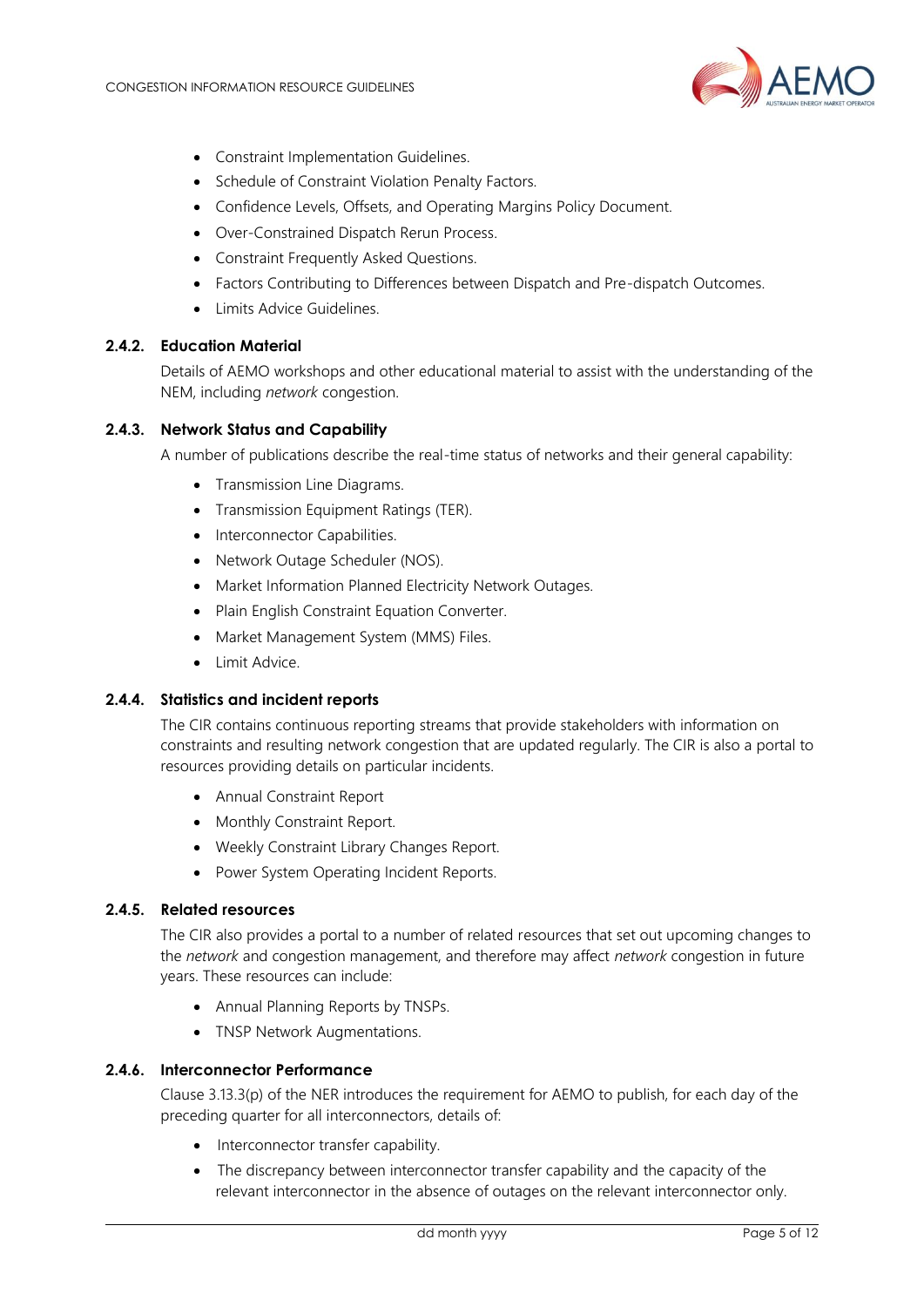

AEMO satisfies this requirement by publishing:

- A report on nominal interconnector capabilities updated as needed (see interconnector capabilities report above).
- A dispatch interconnector solution via the Market Management System (MMS) data model.
- A table in the monthly constraint report detailing the top binding interconnector limit setters.
- A list of constraint equations that set the interconnector limits, published along with the Annual NEM constraint report.

#### **2.4.7. Mis-pricing**

Clause 3.7A(b)(2) of the NER set out an obligation for AEMO to provide historical data on *mispricing* at *transmission network* nodes. To meet this requirement, AEMO *publishes* mis-pricing data at the transmission network nodes in the dispatch\_local\_price table in the MMS data model.

#### <span id="page-5-0"></span>**2.5. Publishing and Updating the Congestion Information Resource**

Each document that makes up the CIR is updated at different times. Further details can be found in the *timetable<sup>1</sup>* .

#### <span id="page-5-1"></span>**2.6. Confidentiality**

Clause 3.7A(j) of the NER states that AEMO must not *publish confidential information* as part of the CIR.

## <span id="page-5-2"></span>**3. INFORMATION TO BE PROVIDED BY TRANSMISSION NETWORK SERVICE PROVIDERS**

#### <span id="page-5-3"></span>**3.1. Scope of the Obligation**

The information required to be provided by TNSPs is stated in clause 3.7A(n), (o) and (p) of the NER:

- (n) In addition to the obligations imposed on *Transmission Network Service Providers* by rule 3.7, *Transmission Network Service Providers* must provide *AEMO* with the information specified in the *congestion information resource guidelines* as information that is to be provided by them:
	- (1) in a form which clearly identifies *confidential information*; and
	- (2) in accordance with the *congestion information resource guidelines*.
- (o) If there has been a material change to the information provided by a *Transmission Network Service Provider* under paragraph (n), the *Transmission Network Service Provider* must provide AEMO with the revised information as soon as practicable.
- (p) Information contained in the *congestion information resource* which has been provided by, or has been derived from information provided by, a *Transmission Network Service Provider* under this rule 3.7A:

<sup>1</sup> See[: https://www.aemo.com.au/Electricity/National-Electricity-Market-NEM/Security-and-reliability/Dispatch-information](https://www.aemo.com.au/Electricity/National-Electricity-Market-NEM/Security-and-reliability/Dispatch-information)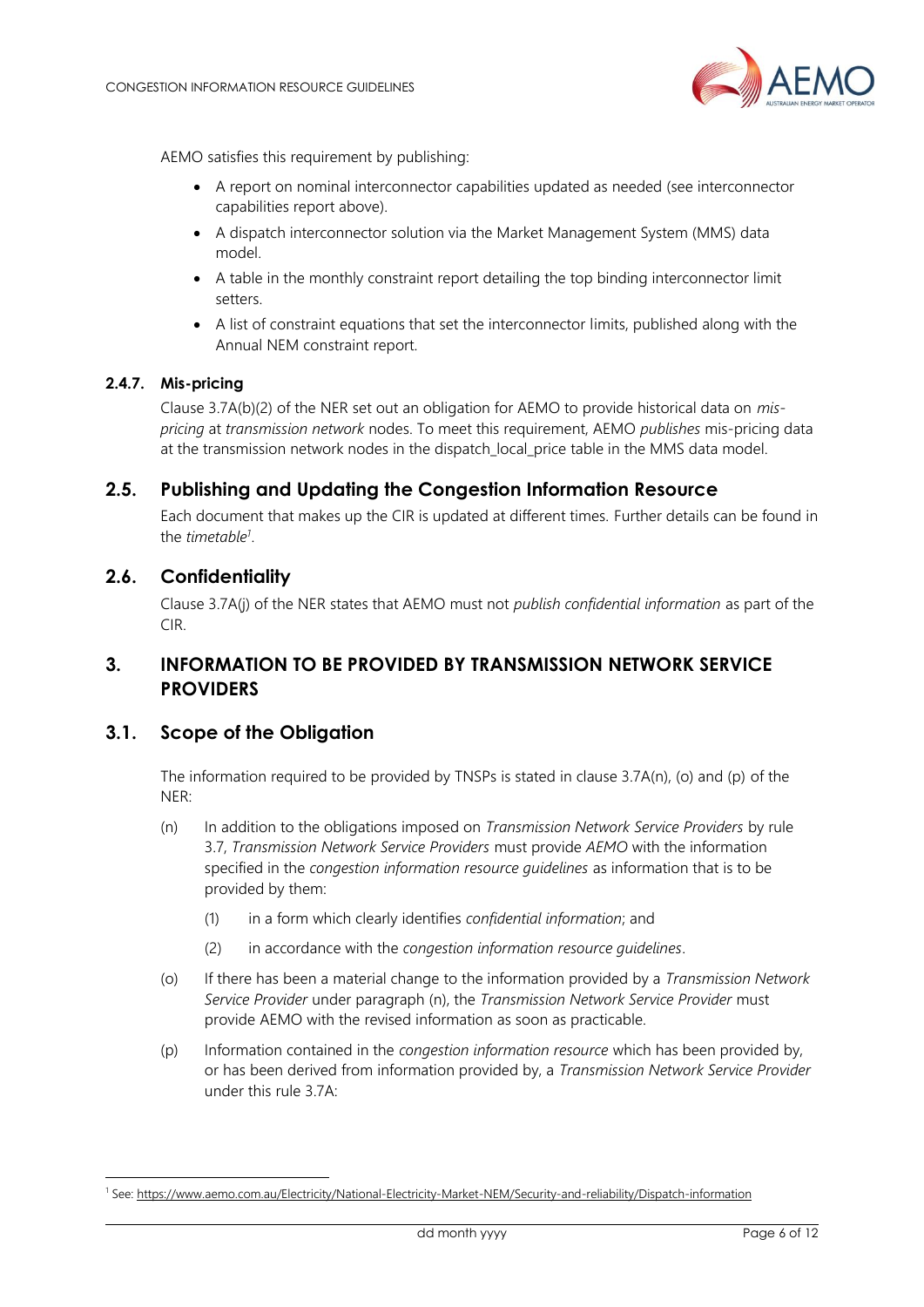

- (1) must represent the *Transmission Network Service Provider's* current intentions and best estimates regarding *planned network events* at the time the information is made available;
- (2) does not bind the *Transmission Network Service Provider* to comply with an advised *outage* program; and
- (3) may be subject to change due to unforeseen circumstances outside the control of the *Transmission Network Service Provider*.

## <span id="page-6-0"></span>**3.2. Types of Information Required by AEMO**

#### <span id="page-6-1"></span>**3.2.1. Network Outage Scheduler (NOS)**

TNSPs are required to submit their current intentions and best estimates regarding *planned network events* which must comply with the requirements of clause 3.7A(p)(1) of the NER.

TNSPs meet this obligation by entering information about their *network outages* into NOS. This includes information about all primary assets (any assets that carries high voltage), and any outages of secondary systems (protection systems, ancillary plants, etc.) that is forecast to constrain the *dispatch* process.

Bookings for *outages* can be made up to two years in advance or at short notice in response to an emergency. TNSPs enter the following *outage* information into NOS:

- The equipment affected by the *outage*.
- The planned start and end time of the *outage*.
- Whether it relates to primary or secondary assets.
- Any notes associated with the *outage*.

AEMO assesses the *outage* bookings and enters the following information into NOS:

- Any *constraint* equations invoked associated with the *outage*.
- The assessment status of the *outage*.
- Any further notes associated with the *outage*.

Further information is available on AEMO's website:

[https://www.aemo.com.au/Electricity/National-Electricity-Market-NEM/Data/Network-](https://www.aemo.com.au/Electricity/National-Electricity-Market-NEM/Data/Network-Data/Network-Outage-Schedule)[Data/Network-Outage-Schedule](https://www.aemo.com.au/Electricity/National-Electricity-Market-NEM/Data/Network-Data/Network-Outage-Schedule)

#### **3.2.2. Planned Network Outages**

TNSPs are required to submit the current intentions on *network outages* that materially affect transfer capabilities for the next 13 months. For *outages* closer to current time the requirements are covered in section [3.2.1.](#page-6-1)

TNSPs meet this obligation by entering this information into NOS (see [3.2.1\)](#page-6-1) for *outages* that have historically caused binding *constraint* equations or for *outages* that are forecast to cause binding *constraint* equations (due to *network* changes, new/future generators or generators retiring) or for *outages* that are classified as high impact *outages* (HIOs).

AEMO publishes historical binding constraint information:

• In the *dispatch* constraint solution table via the Market Management System (MMS) data model. This contains all the constraint result data, binding *constraint* equations can be filtered by searching for *constraint* equations with a non-zero value in the marginal value field.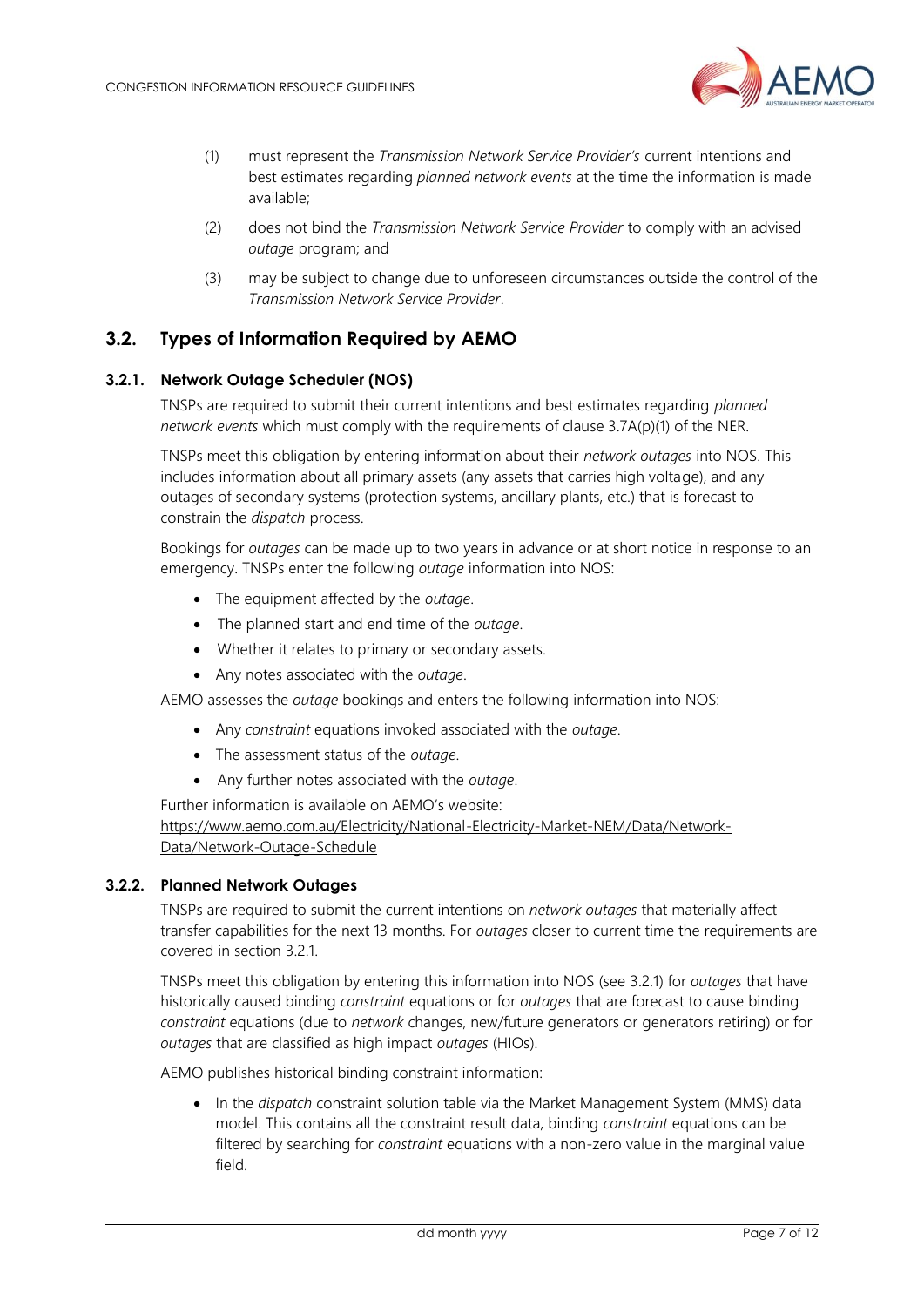

• The annual NEM constraint report includes a summary of the binding *constraint* equations for a calendar year, categorised by system normal, outage and region.

#### **3.2.3. Transmission Equipment Ratings**

Network Service Providers (NSPs) are required to advise *AEMO* of the rating of their *transmission lines* and other equipment under clause S5.1.12 of the NER.

NSPs provide information about their equipment, including rating application levels, application rules, and rating values.

This information can be provided as static data for use under specified conditions, telemetered dynamic real-time data for use in *dispatch* timeframe, or be hand-dressed manually in AEMO's EMS in urgent circumstances.

#### **3.2.4. Limits Advice**

TNSPs are required to provide AEMO with limits advice so *network constraints* can be modelled in NEMDE. TNSPs are also required to either publish the limits advice on their websites (which *AEMO* will link to from the CIR) or provide to *AEMO* to publish in the CIR.

TNSPs should regularly review their limits advice and notify AEMO of any updates to ensure the advice remains current.

## <span id="page-7-0"></span>**3.3. Confidentiality**

Consistent with clause 3.7A(n)(1) of the NER, TNSPs must provide the required information to AEMO in a form that clearly identifies *confidential information*, so that AEMO can comply with its obligation not to *publish confidential information* as part of the CIR.

## <span id="page-7-1"></span>**3.4. Updates to Information**

Material changes to any of the information provided to AEMO by TNSPs must be updated by the TNSPs as soon as practicable (see clause 3.7A(o) of the NER).

## <span id="page-7-2"></span>**4. FURTHER DEVELOPMENT OF THE CONGESTION INFORMATION RESOURCE**

AEMO continues to develop the CIR to match stakeholder needs in line with clause 3.7A(d) of the NER. To manage this process, AEMO:

- Includes CIR development as an agenda item for NEM Wholesale Consultative Forum (NEMWCF) meetings at least once a year, where proposals for change, viability, and priorities are discussed.
- Conducts formal stakeholder consultation as needed, but in any event, at least every three years, to determine how the CIR should be changed.

In order to meet the cost effective element of the *congestion information resource objective*, AEMO undertakes a cost-benefit analysis of proposals to change the CIR. This is managed using a release planning strategy similar to that used for AEMO's market systems. Under this approach:

- All acceptable proposals are ranked in terms of relative benefit based on certain criteria. This ranking is developed during the consultation process.
- Resources and costs required to implement each proposal are identified. This includes both development costs, ongoing operational costs, and resources required by TNSPs, where appropriate.
- The proposals are grouped into annual releases according to the ranking and resources available for each release.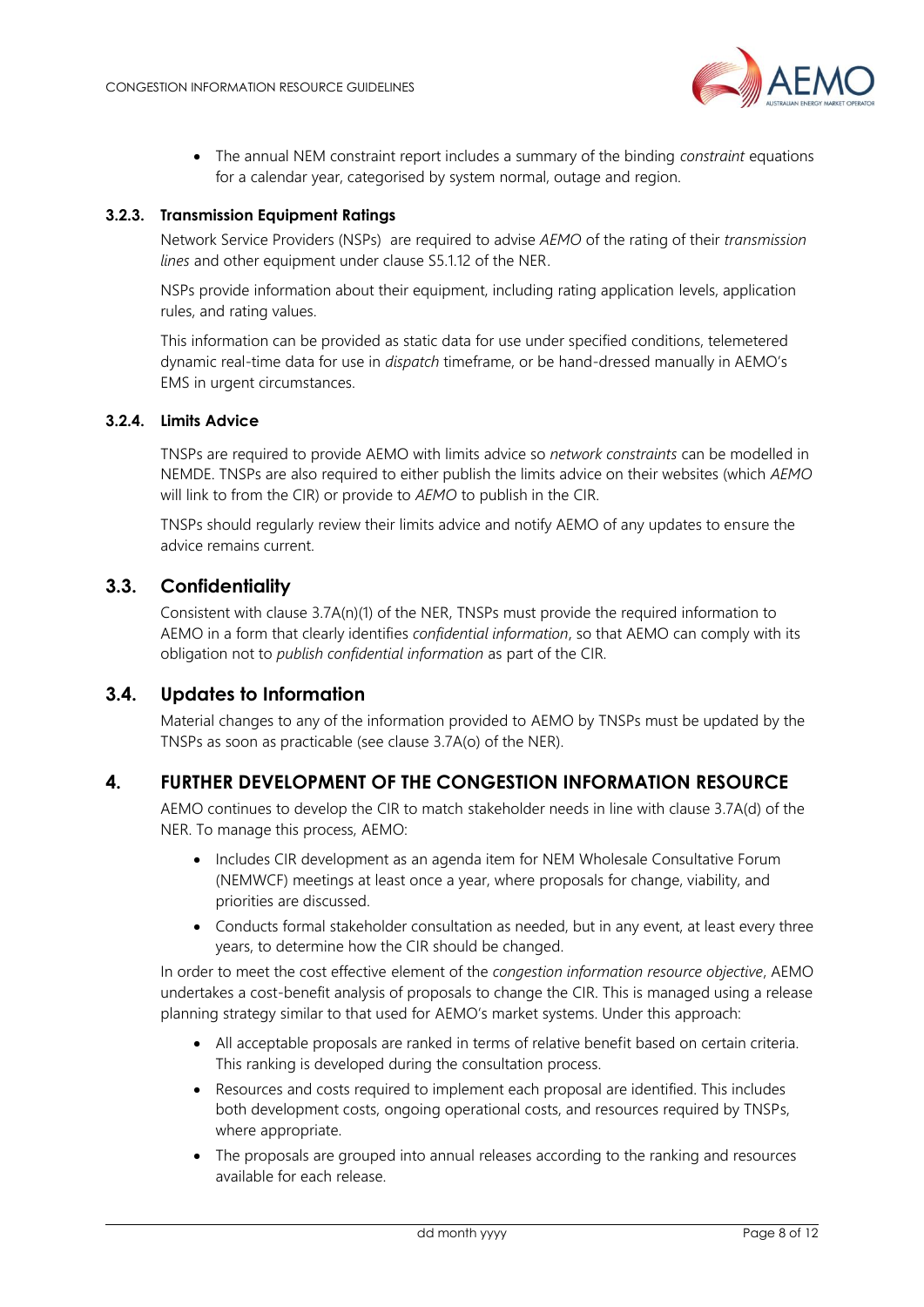

## <span id="page-8-0"></span>**APPENDIX A. ITEMS REQUESTED FOR THE CIR**

This Appendix details items submitted to AEMO as part of its annual CIR consultations from 2010 to 2014. The current status of each item is indicated.

Items not listed as completed or cancelled are considered for future enhancements of the CIR.

<span id="page-8-1"></span>

| Table 1 | <b>CIR</b> requested items |                                                                                                                                                                                                         |                                                                                                                                                                                                                                                                                                               |
|---------|----------------------------|---------------------------------------------------------------------------------------------------------------------------------------------------------------------------------------------------------|---------------------------------------------------------------------------------------------------------------------------------------------------------------------------------------------------------------------------------------------------------------------------------------------------------------|
| Year    | Completed                  | <b>Requested Item Description</b>                                                                                                                                                                       | <b>Comments</b>                                                                                                                                                                                                                                                                                               |
| 2010    | Oct 2011                   | NOS Improvements: Recall times/original submit<br>time/time of last change/TNSP.                                                                                                                        |                                                                                                                                                                                                                                                                                                               |
| 2010    | Oct 2019                   | AEMO to work with TNSPs to publish outages via<br>NOS instead of planned network outages.                                                                                                               | Also submitted in 2011 consultation. AEMO<br>is discussing this issue with the TNSPs.<br>TransGrid and Transend are submitting their<br>outages via NOS.<br>2018 CIR includes changes to require TNSPs<br>to submit their outages via NOS, but reduce<br>the number by only including binding<br>constraints. |
| 2010    | Sep 2010                   | Link CIR to the National Transmission Network<br>Development Plan.                                                                                                                                      |                                                                                                                                                                                                                                                                                                               |
| 2010    | Feb 2010                   | Report on performance of constraint equations.                                                                                                                                                          | Published as the annual Constraint Report in<br>Feb 2010.                                                                                                                                                                                                                                                     |
| 2010    | Cancelled                  | Daily report summarising the changes in NOS over<br>past 24 hours established.                                                                                                                          | AEMO consulted with the DPRG2 and both<br>agreed to cancel this in favour of providing<br>NOS data via MMS Data Model.                                                                                                                                                                                        |
| 2010    | Sep 2010                   | Link to incident reports from CIR.                                                                                                                                                                      |                                                                                                                                                                                                                                                                                                               |
| 2010    | Late 2010                  | Summated left-hand-side (LHS) of constraint<br>equations in dispatch and pre-dispatch.                                                                                                                  |                                                                                                                                                                                                                                                                                                               |
| 2010    | Sep 2010                   | CIR links to TNSP annual planning reviews.                                                                                                                                                              |                                                                                                                                                                                                                                                                                                               |
| 2010    | Early 2011                 | Changes to the MMS Web Portal to include the<br>dispatch / pre-dispatch / PASA constraint and<br>interconnector results.                                                                                |                                                                                                                                                                                                                                                                                                               |
| 2010    | Cancelled                  | Add a heat map display of mis-pricing.                                                                                                                                                                  | AEMO is investigating if this information can<br>be implemented in a cost effective manner<br>- such as on the new AEMO Interactive<br>map.<br>Binding information for previous finanicla<br>year now shown on the AEMO interactive<br>map                                                                    |
| 2010    | Cancelled                  | Visual image of outages.                                                                                                                                                                                | Cancelled due to the resourcing and<br>development time required.                                                                                                                                                                                                                                             |
| 2010    | Cancelled                  | Visual image of constraint equations.                                                                                                                                                                   | Cancelled due to the resourcing and<br>development time required.                                                                                                                                                                                                                                             |
| 2011    | Feb 2012                   | Include statistics on outage submit times in the<br>Annual Constraints Report (planned, short notices<br>and unplanned outages). This is different to the<br>statistics on the Planned Network Outages. | Implemented in the Constraint Report 2011.                                                                                                                                                                                                                                                                    |

<sup>&</sup>lt;sup>2</sup> Dispatch Price and Reference Group – now part of the NEM Wholesale Consultative Forum.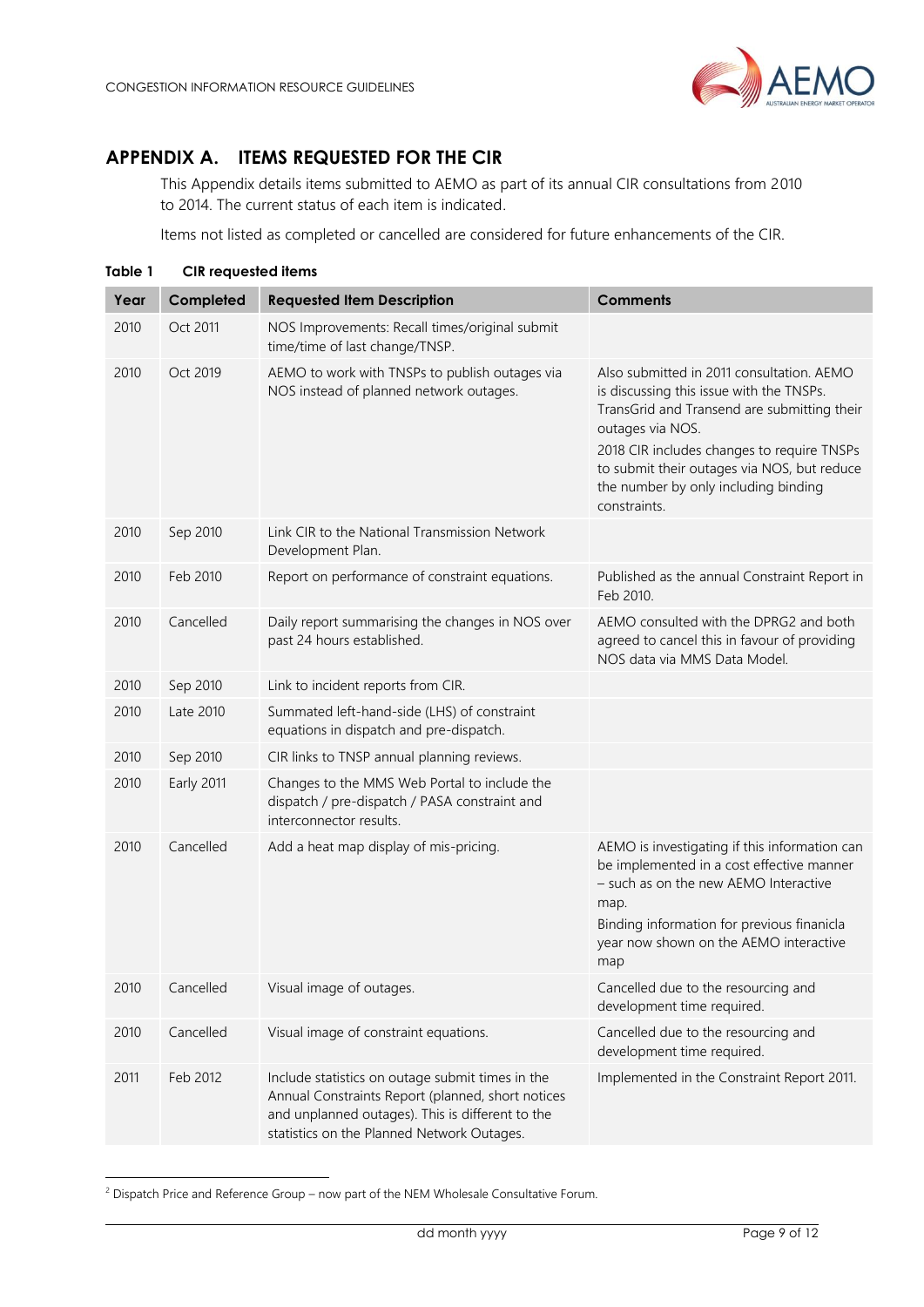

| Year | Completed | <b>Requested Item Description</b>                                                                                                                 | <b>Comments</b>                                                                                                                                                                                                                                                                                                                                                                                                                                                                                  |
|------|-----------|---------------------------------------------------------------------------------------------------------------------------------------------------|--------------------------------------------------------------------------------------------------------------------------------------------------------------------------------------------------------------------------------------------------------------------------------------------------------------------------------------------------------------------------------------------------------------------------------------------------------------------------------------------------|
| 2011 |           | Include statistics on Planned Network Outages in<br>the longer timeframe (1/3/6/9 months).                                                        | On hold until Planned Network Outages<br>from all TNSPs are in NOS.                                                                                                                                                                                                                                                                                                                                                                                                                              |
| 2011 | Dec 2011  | Report on constraint performance on a monthly<br>basis.                                                                                           | Monthly Constraint Report released with<br>information on why constraint automation<br>was used and information on violating<br>constraint equations.                                                                                                                                                                                                                                                                                                                                            |
| 2011 | Apr 2011  | Include more network diagrams in the CIR.                                                                                                         | Link provided to National Transmission<br>Network Development Plan diagrams.                                                                                                                                                                                                                                                                                                                                                                                                                     |
| 2011 | Sep 2011  | Add information on how constraint equations are<br>constructed.                                                                                   | <b>Constraint Implementation Guidelines</b><br>released.                                                                                                                                                                                                                                                                                                                                                                                                                                         |
| 2011 |           | Link to market impact parameter (MIP) data from<br>Australian Energy Regulator (AER).                                                             | This is AER data and is currently not<br>available on its website. When it is available<br>it will be linked.                                                                                                                                                                                                                                                                                                                                                                                    |
| 2011 | Oct 2011  | NOS improvement: add outage change reason.                                                                                                        | Combined with other NOS improvements                                                                                                                                                                                                                                                                                                                                                                                                                                                             |
| 2011 | Cancelled | Include statistics on the performance of network<br>ratings in pre-dispatch.                                                                      |                                                                                                                                                                                                                                                                                                                                                                                                                                                                                                  |
| 2011 | June 2011 | Link to augmentation information from TNSPs.                                                                                                      |                                                                                                                                                                                                                                                                                                                                                                                                                                                                                                  |
| 2011 | Feb 2012  | Updating the existing video to the new format so it<br>is viewable on more devices.                                                               |                                                                                                                                                                                                                                                                                                                                                                                                                                                                                                  |
| 2011 | Cancelled | Additional videos on constraints.                                                                                                                 | Will be addressed in as resources allow.<br>Good suggestions in the CIR 2011<br>consultation: constraint automation<br>examples, dynamic ratings and impacts in<br>pre-dispatch, overview of annual report, use<br>of interconnector limits in ST/MT PASA,<br>ratings in 5 min pre-dispatch, constraint<br>equations with all positive factors.<br>Some of this information has been rolled<br>into the constraints course, connections<br>course and AEMO's regular stakeholder<br>discussions. |
| 2011 | Late 2011 | Publish NOS data via the MMS Data Interchange.                                                                                                    | This will allow participants to have old<br>copies of the files to compare with and re-<br>download files.                                                                                                                                                                                                                                                                                                                                                                                       |
| 2011 | Feb 2012  | Publish TER data, which includes information on<br>identifies used on constraint right-hand-side (RHS)<br>used and whether the rating is dynamic. | Existing file on website will remain<br>unchanged.                                                                                                                                                                                                                                                                                                                                                                                                                                               |
| 2011 | May 2012  | Publish NOS and TER data via the MMS Data<br>Model.                                                                                               | This will allow participants to use this data in<br>the same way as any other market data -<br>get historical data and integrate into their<br>own systems.                                                                                                                                                                                                                                                                                                                                      |
| 2012 | Late 2012 | Review resubmit reasons and work with TNSPs to<br>identify any improvements.                                                                      | TNSPs to review resubmit reasons and<br>provide more appropriate fields where<br>applicable.                                                                                                                                                                                                                                                                                                                                                                                                     |
| 2012 | Nov 2012  | Discuss with TNSPs what additional information can<br>be provided on reasons for outages.                                                         | Reason field indicating commissioning or<br>maintenance to be added to NOS data.                                                                                                                                                                                                                                                                                                                                                                                                                 |
| 2012 | Jun 2012  | Provide a link to the already published constraint<br>equation result data.                                                                       |                                                                                                                                                                                                                                                                                                                                                                                                                                                                                                  |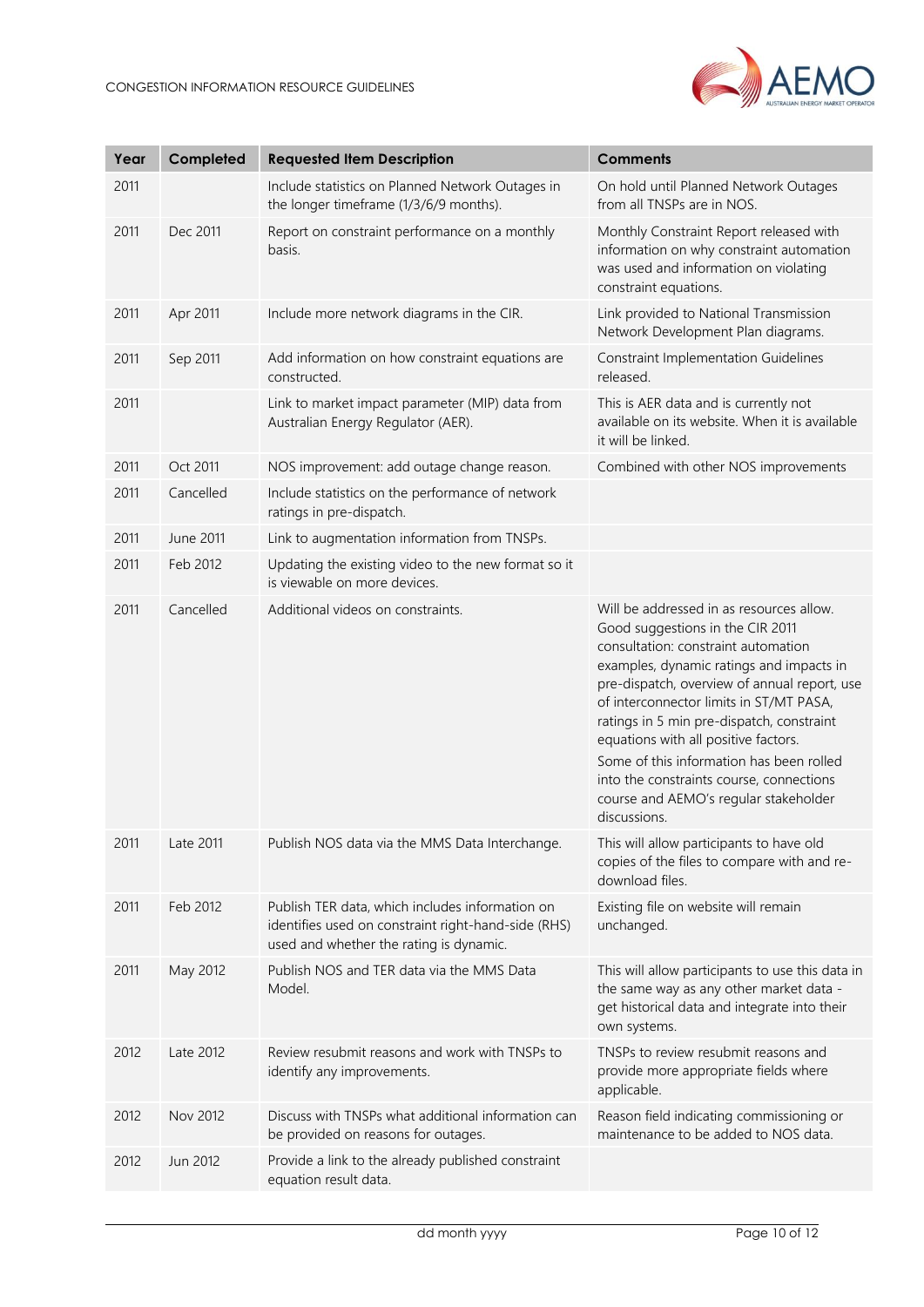

| Year                | Completed        | <b>Requested Item Description</b>                                                                                                                                                                                                                                                                                                                                             | <b>Comments</b>                                                                                                                                                                       |
|---------------------|------------------|-------------------------------------------------------------------------------------------------------------------------------------------------------------------------------------------------------------------------------------------------------------------------------------------------------------------------------------------------------------------------------|---------------------------------------------------------------------------------------------------------------------------------------------------------------------------------------|
| 2012<br>and<br>2013 |                  | Provide in a user-friendly form in the CIR:<br>Currently invoked constraint equation results.<br>Constraint equations binding now and in pre-<br>dispatch period.<br>Identification of generating units/interconnectors<br>impacted by each binding constraint equation.<br>Identification of which constraint equations are the<br>limiting factors on interconnector flows. | Updated with Private Generators Group<br>(PGG) request in 2013 CIR.<br>Internal project to review how data is<br>published on the AEMO website - this data<br>is part of that review. |
| 2012                | Cancelled        | Provide Plain English descriptions outside the web<br>portal.                                                                                                                                                                                                                                                                                                                 | Unable to be implemented. The plain<br>English descriptions are limited to those on<br>NEMNet due to IT security and this cannot<br>go on the public website.                         |
| 2012                | June 2015        | Consolidate Constraint Implementation Guidelines<br>with FCAS constraint Equations and SO_OP_3709.                                                                                                                                                                                                                                                                            |                                                                                                                                                                                       |
| 2012                | Nov 2012         | Publish mis-pricing information in near real-time.                                                                                                                                                                                                                                                                                                                            |                                                                                                                                                                                       |
| 2012                | May 2013         | Provide dynamic rating values to participants in<br>near real-time.                                                                                                                                                                                                                                                                                                           |                                                                                                                                                                                       |
| 2012                | Feb 2013         | Modify Constraint Report to identify top market<br>impact constraints by region.                                                                                                                                                                                                                                                                                              | Included in the 2012 Constraint Report.                                                                                                                                               |
| 2012                | Nov 2012         | AEMO Planning team to publish market simulations<br>on assessing the use of NSCAS to relieve the 10<br>most critical constraint equations.                                                                                                                                                                                                                                    | Published on AEMO's website.                                                                                                                                                          |
| 2013                |                  | Provide a table of current outages along with the<br>generating units/interconnectors on the left-hand-<br>side of the invoked constraint equations.                                                                                                                                                                                                                          |                                                                                                                                                                                       |
| 2013                | Cancelled        | Extended pre-dispatch to assist TNSPs managing<br>outages.                                                                                                                                                                                                                                                                                                                    | Project cancelled. Investigating use of the<br>NEMDE Queue with TNSPs.                                                                                                                |
| 2013                | Nov 2013         | Add TNSP identifier to the published NOS data.                                                                                                                                                                                                                                                                                                                                |                                                                                                                                                                                       |
| 2013                | May 2014         | Reduce the size of the local price tables to only<br>include those left-hand-side terms that are affected<br>by a constraint equation.                                                                                                                                                                                                                                        |                                                                                                                                                                                       |
| 2013                |                  | Add a FCAS requirement table for 5-minute pre-<br>dispatch.                                                                                                                                                                                                                                                                                                                   |                                                                                                                                                                                       |
| 2013                | <b>July 2015</b> | Publish the NRM_DI_AMT (used in the calculated of<br>the automated negative residue constraint<br>equations) in the MMS Data Model.                                                                                                                                                                                                                                           | Completed in late July 2015.                                                                                                                                                          |
| 2018                | <b>July 2018</b> | Improved filtering on data in Annual Constraint<br>Report                                                                                                                                                                                                                                                                                                                     | Completed in the 2017 report - all the data<br>is published in a spreadsheet with filters.                                                                                            |
| 2018                |                  | Changes to the Annual Constraint Report (Outages<br>include 30-90 days)                                                                                                                                                                                                                                                                                                       |                                                                                                                                                                                       |
| 2018                | May 2020         | New Connections: Information Source Pack                                                                                                                                                                                                                                                                                                                                      | Connections pages linked to the CIR                                                                                                                                                   |